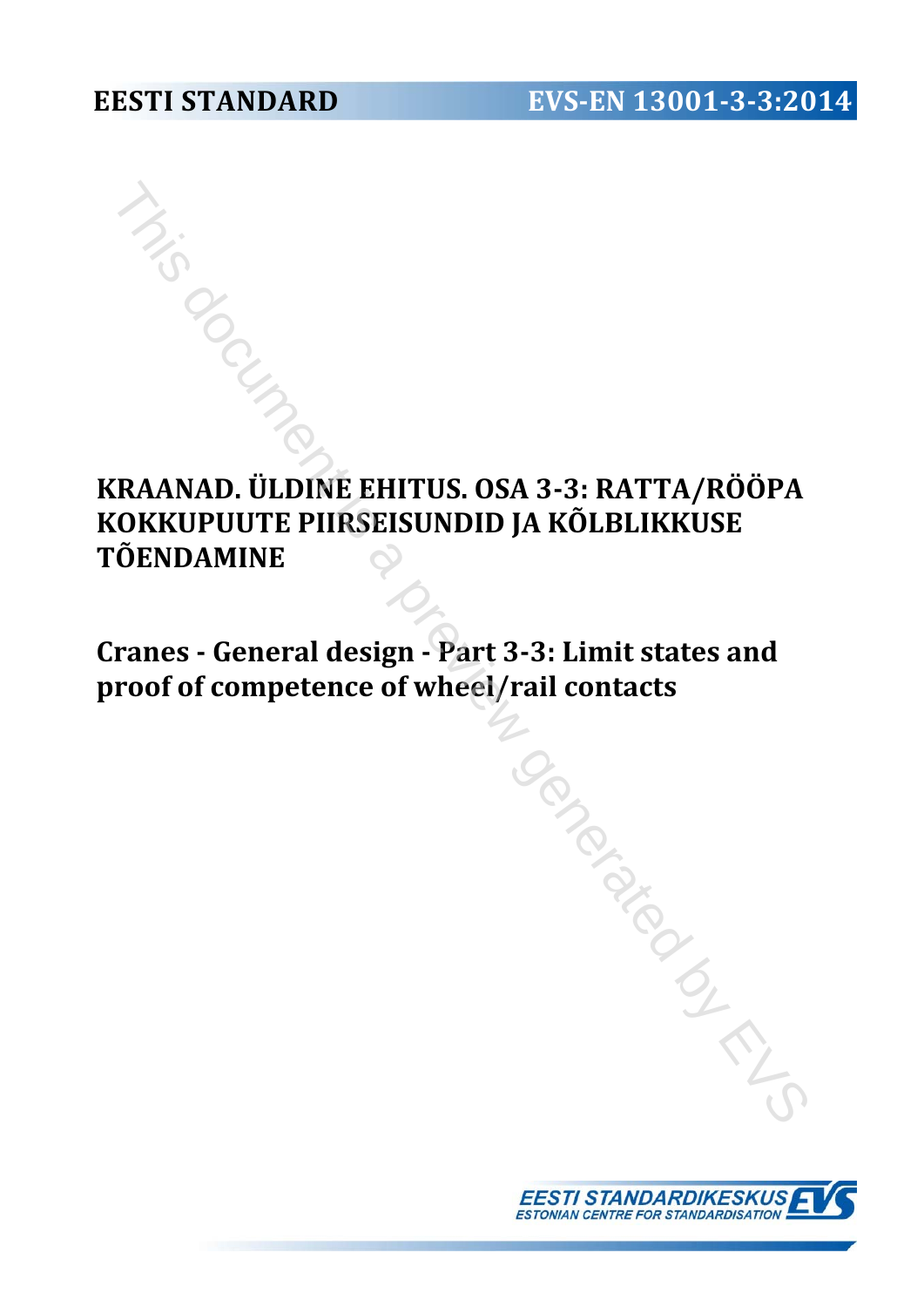#### **EESTI STANDARDI EESSÕNA NATIONAL FOREWORD**

See Eesti standard EVS-EN 13001-3-3:2014 sisaldab Euroopa standardi EN 13001-3-3:2014 ingliskeelset teksti. This Estonian standard EVS-EN 13001-3-3:2014 consists of the English text of the European standard EN 13001-3-3:2014. Standard on jõustunud sellekohase teate avaldamisega EVS Teatajas. Euroopa standardimisorganisatsioonid on teinud Euroopa standardi rahvuslikele liikmetele kättesaadavaks 08.10.2014. This standard has been endorsed with a notification published in the official bulletin of the Estonian Centre for Standardisation. Date of Availability of the European standard is 08.10.2014. Standard on kättesaadav Standardikeskusest. Eesti The standard is available from the Estonian Centre for Standardisation. Eesti standard EVS-EN 13001-3-3:2014 This Estonian singlard EVS-EN 13001-3-3:2016<br>
dob Forreigns standard EN 13001-3-3:2014 consists of the Finglish text of the Europea standard EN 13001-3-3:2014 consists of the Finglish

Tagasisidet standardi sisu kohta on võimalik edastada, kasutades EVS-i veebilehel asuvat tagasiside vormi või saates e-kirja meiliaadressile standardiosakond@evs.ee.

ICS 53.020.20

| Standardite reprodutseerimise ja levitamise õigus kuulub Eesti Standardikeskusele                                                                                                                                      |
|------------------------------------------------------------------------------------------------------------------------------------------------------------------------------------------------------------------------|
| Andmete paljundamine, taastekitamine, kopeerimine, salvestamine elektroonsesse süsteemi või edastamine ükskõik millises<br>vormis või millisel teel ilma Eesti Standardikeskuse kirjaliku loata on keelatud.           |
| Kui Teil on küsimusi standardite autorikaitse kohta, võtke palun ühendust Eesti Standardikeskusega:<br>Aru 10, 10317 Tallinn, Eesti; koduleht www.evs.ee; telefon 605 5050; e-post info@evs.ee                         |
| The right to reproduce and distribute standards belongs to the Estonian Centre for Standardisation                                                                                                                     |
| No part of this publication may be reproduced or utilized in any form or by any means, electronic or mechanical, including<br>photocopying, without a written permission from the Estonian Centre for Standardisation. |
| If you have any questions about copyright, please contact Estonian Centre for Standardisation:                                                                                                                         |
| Aru 10, 10317 Tallinn, Estonia; homepage www.eys.ee; phone +372 605 5050; e-mail info@eys.ee                                                                                                                           |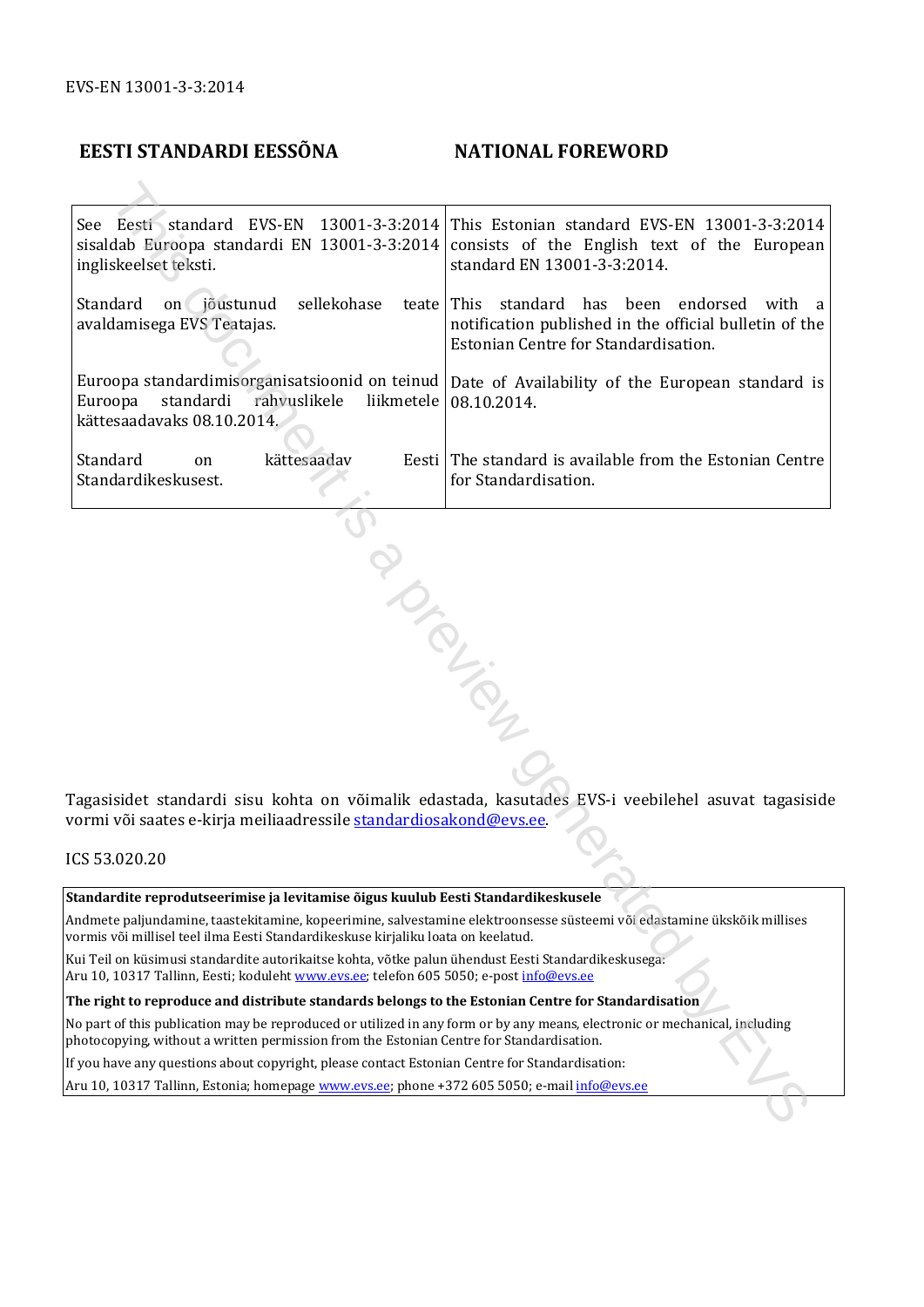# EUROPEAN STANDARD NORME EUROPÉENNE EUROPÄISCHE NORM

# **EN 13001-3-3**

October 2014

ICS 53.020.20

English Version

## Cranes - General design - Part 3-3: Limit states and proof of competence of wheel/rail contacts

Appareils de levage à charge suspendue - Conception générale - Partie 3-3 : Etats limites et vérification d'aptitude des contacts galet/rail

 Krane - Konstruktion allgemein - Teil 3-3: Grenzzustände und Sicherheitsnachweis von Laufrad/Schiene-Kontakten

This European Standard was approved by CEN on 16 August 2014.

CEN members are bound to comply with the CEN/CENELEC Internal Regulations which stipulate the conditions for giving this European Standard the status of a national standard without any alteration. Up-to-date lists and bibliographical references concerning such national standards may be obtained on application to the CEN-CENELEC Management Centre or to any CEN member.

This European Standard exists in three official versions (English, French, German). A version in any other language made by translation under the responsibility of a CEN member into its own language and notified to the CEN-CENELEC Management Centre has the same status as the official versions.

CEN members are the national standards bodies of Austria, Belgium, Bulgaria, Croatia, Cyprus, Czech Republic, Denmark, Estonia, Finland, Former Yugoslav Republic of Macedonia, France, Germany, Greece, Hungary, Iceland, Ireland, Italy, Latvia, Lithuania, Luxembourg, Malta, Netherlands, Norway, Poland, Portugal, Romania, Slovakia, Slovenia, Spain, Sweden, Switzerland, Turkey and United Kingdom.



EUROPEAN COMMITTEE FOR STANDARDIZATION COMITÉ EUROPÉEN DE NORMALISATION EUROPÄISCHES KOMITEE FÜR NORMUNG

**CEN-CENELEC Management Centre: Avenue Marnix 17, B-1000 Brussels** 

Ref. No. EN 13001-3-3:2014 E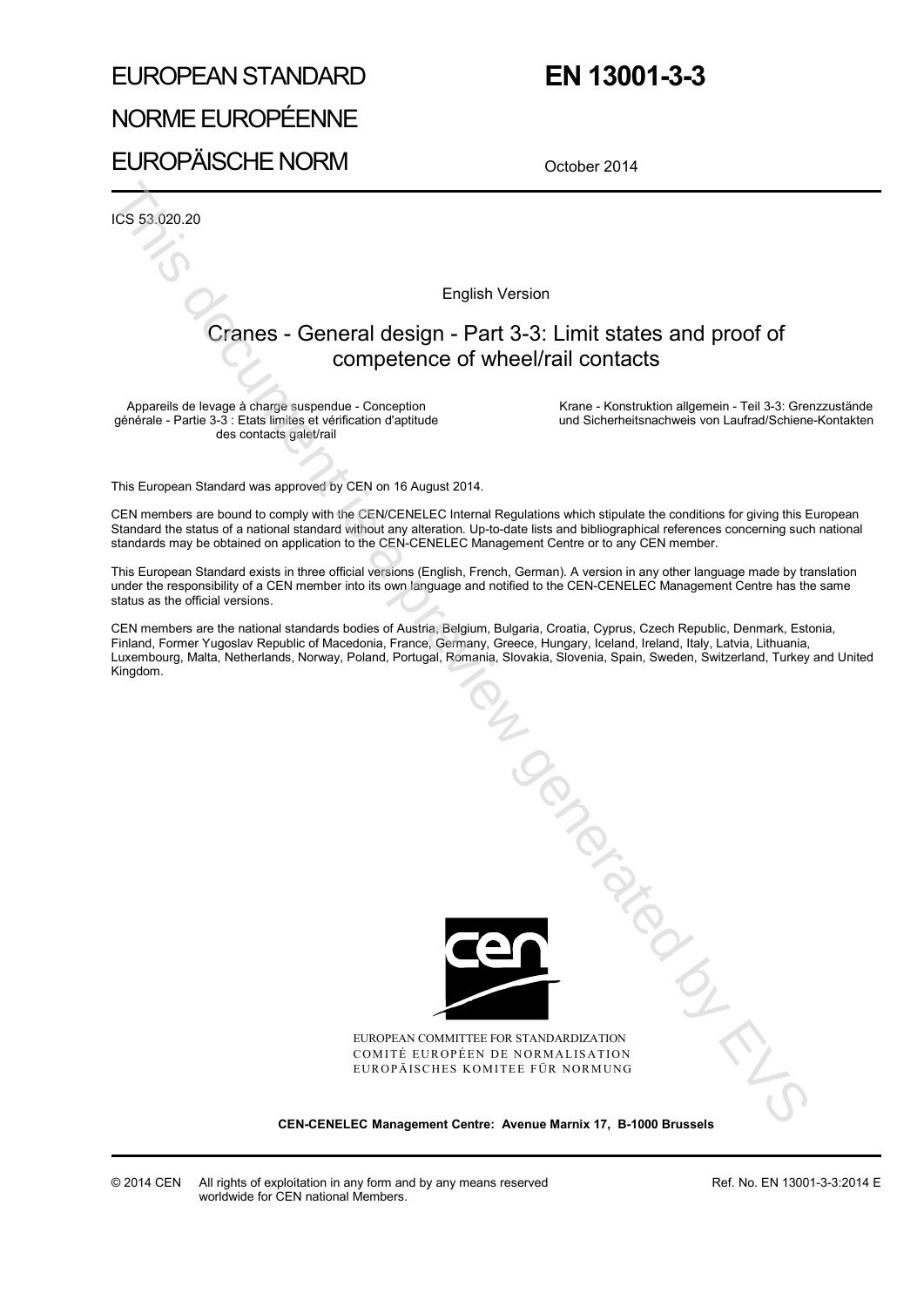## **Contents**

| 1                                                                                                                                         |  |
|-------------------------------------------------------------------------------------------------------------------------------------------|--|
| $\overline{2}$                                                                                                                            |  |
| 3<br>3.1<br>3.2                                                                                                                           |  |
| 4<br>4.1<br>4.2<br>4.3<br>4.4                                                                                                             |  |
| 5<br>5.1<br>5.2<br>5.3<br>5.3.1<br>5.3.2<br>5.3.3<br>5.3.4                                                                                |  |
| 6<br>6.1<br>6.2<br>6.3<br>6.3.1<br>6.3.2<br>6.3.3<br>6.3.4<br>6.3.5<br>6.3.6<br>6.3.7<br>6.4<br>6.4.1<br>6.4.2<br>6.4.3<br>6.4.4<br>6.4.5 |  |
| Annex A (informative) Strength properties for a selection of wheel and rail materials  19                                                 |  |
|                                                                                                                                           |  |
| Annex D (informative) Selection of a suitable set of crane standards for a given application  22                                          |  |
| Annex ZA (informative) Relationship between this European Standard and the Essential                                                      |  |
|                                                                                                                                           |  |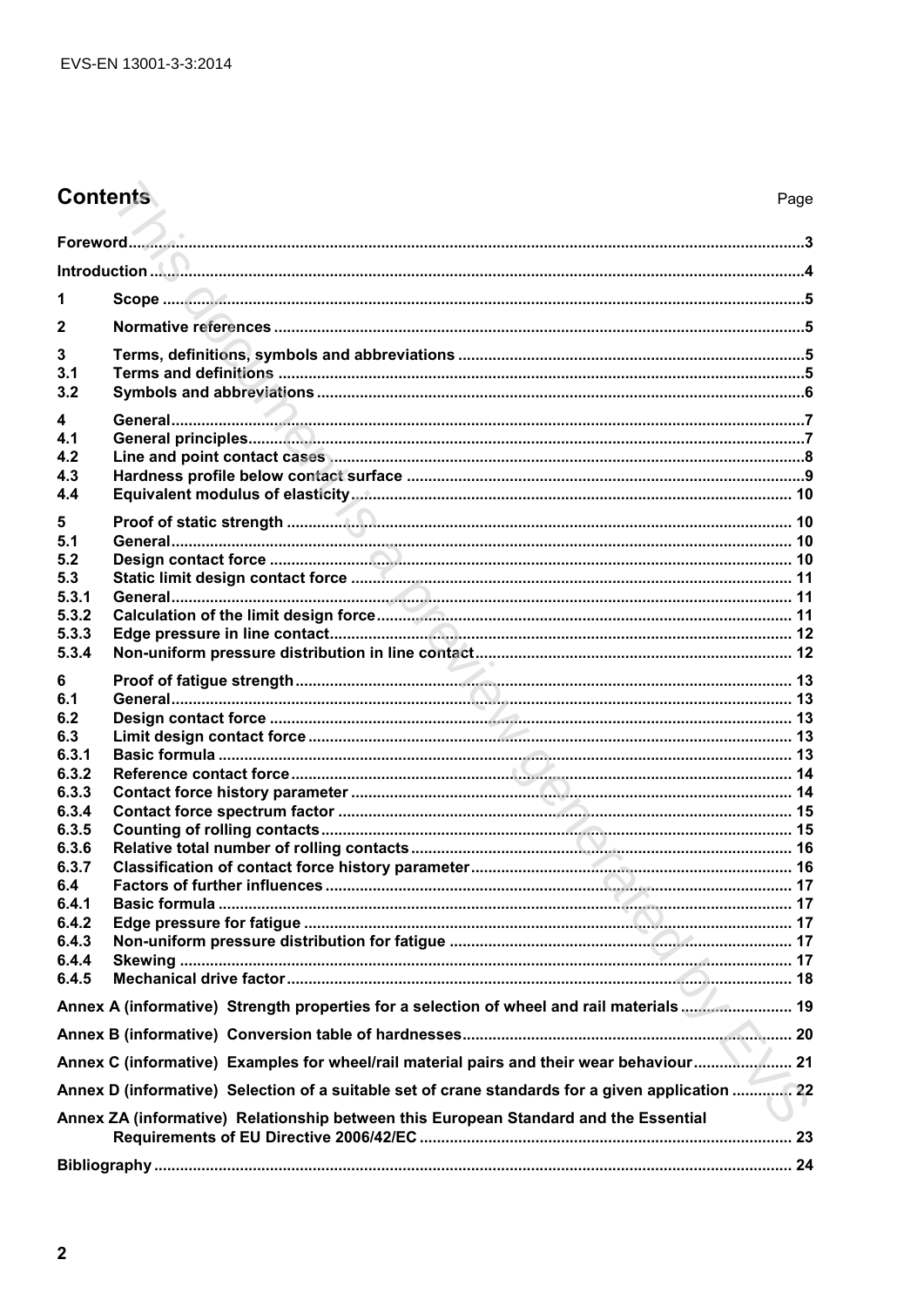### **Foreword**

This document (EN 13001-3-3:2014) has been prepared by Technical Committee CEN/TC 147 "Cranes — Safety", the secretariat of which is held by BSI.

This European Standard shall be given the status of a national standard, either by publication of an identical text or by endorsement, at the latest by April 2015, and conflicting national standards shall be withdrawn at the latest by April 2015.

Attention is drawn to the possibility that some of the elements of this document may be the subject of patent rights. CEN [and/or CENELEC] shall not be held responsible for identifying any or all such patent rights.

This document has been prepared under a mandate given to CEN by the European Commission and the European Free Trade Association, and supports essential requirements of EU Directive(s).

For relationship with EU Directive(s), see informative Annex ZA, which is an integral part of this document.

This European Standard is one part of EN 13001, *Cranes — General design*. The other parts are as follows:

- *Part 1: General principles and requirements*
- *Part 2: Load actions*
- *Part 3-1: Limit states and proof of competence of steel structure*
- *Part 3-2: Limit states and proof of competence of wire ropes in reeving systems*
- *Part 3-4: Limit states and proof of competence of machinery*
- *Part 3-5: Limit states and proof of competence of forged hooks*

For the relationship with other European Standards for cranes, see Annex D.

According to the CEN-CENELEC Internal Regulations, the national standards organizations of the following countries are bound to implement this European Standard: Austria, Belgium, Bulgaria, Croatia, Cyprus, Czech Republic, Denmark, Estonia, Finland, Former Yugoslav Republic of Macedonia, France, Germany, Greece, Hungary, Iceland, Ireland, Italy, Latvia, Lithuania, Luxembourg, Malta, Netherlands, Norway, Poland, Portugal, Romania, Slovakia, Slovenia, Spain, Sweden, Switzerland, Turkey and the United Kingdom.

January 12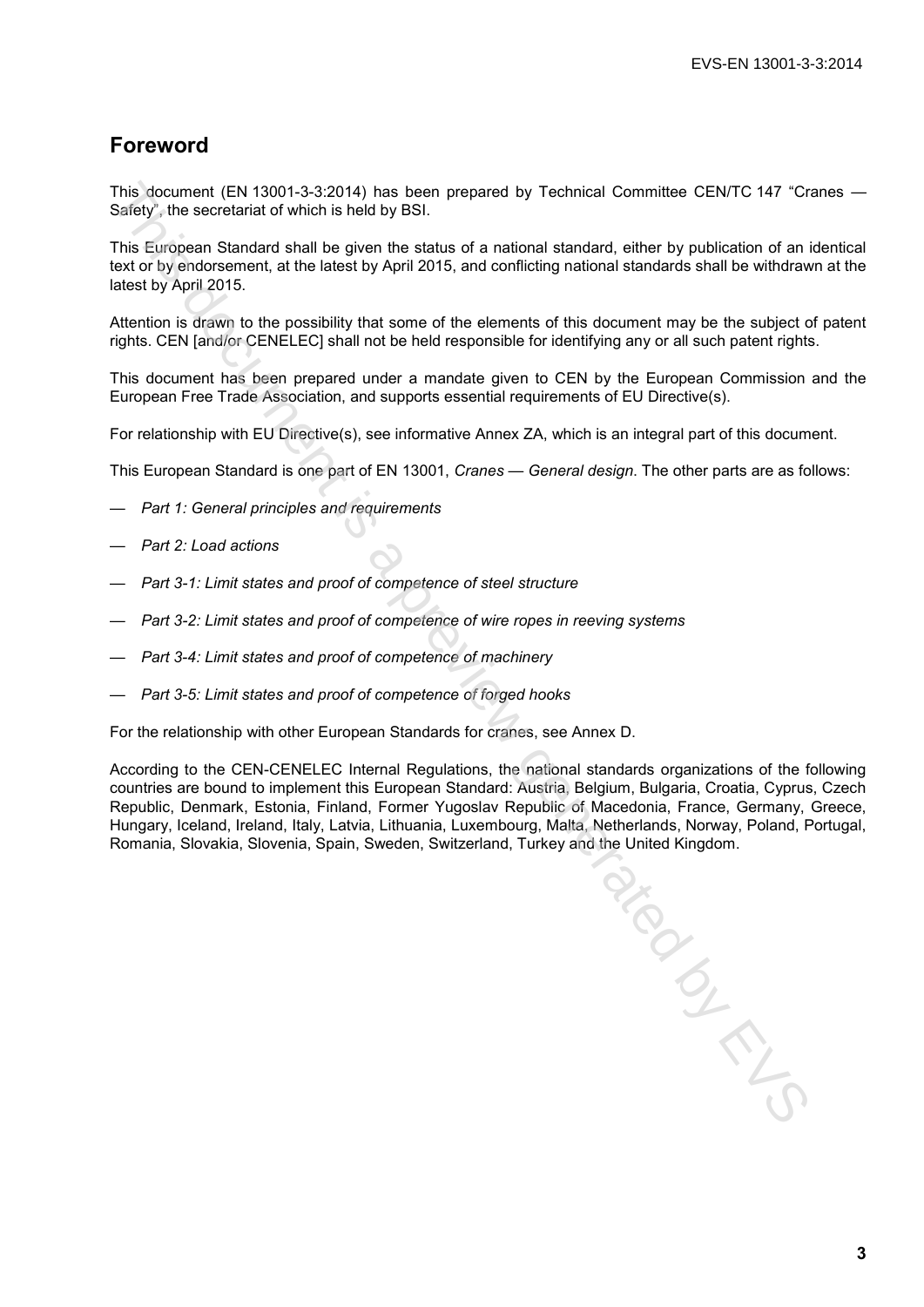## **Introduction**

This European Standard has been prepared to provide a means for the mechanical design and theoretical verification of cranes to conform with the essential health and safety requirements. This European Standard also establishes interfaces between the user (purchaser) and the designer, as well as between the designer and the component manufacturer, in order to form a basis for selecting cranes and components.

This European Standard is a type C standard as stated in EN ISO 12100.

The machinery concerned and the extent to which hazards are covered are indicated in the Scope of this European Standard.

When provisions of this type C standard are different from those which are stated in type A or B standards, the provisions of this type C standard take precedence over the provisions of the other standards, for machines that have been designed and built according to the provisions of this type C standard. issection of the content of the content of the content of the content of the content of the content of the content of the content of the content of the content of the content of the content of the content of the content of